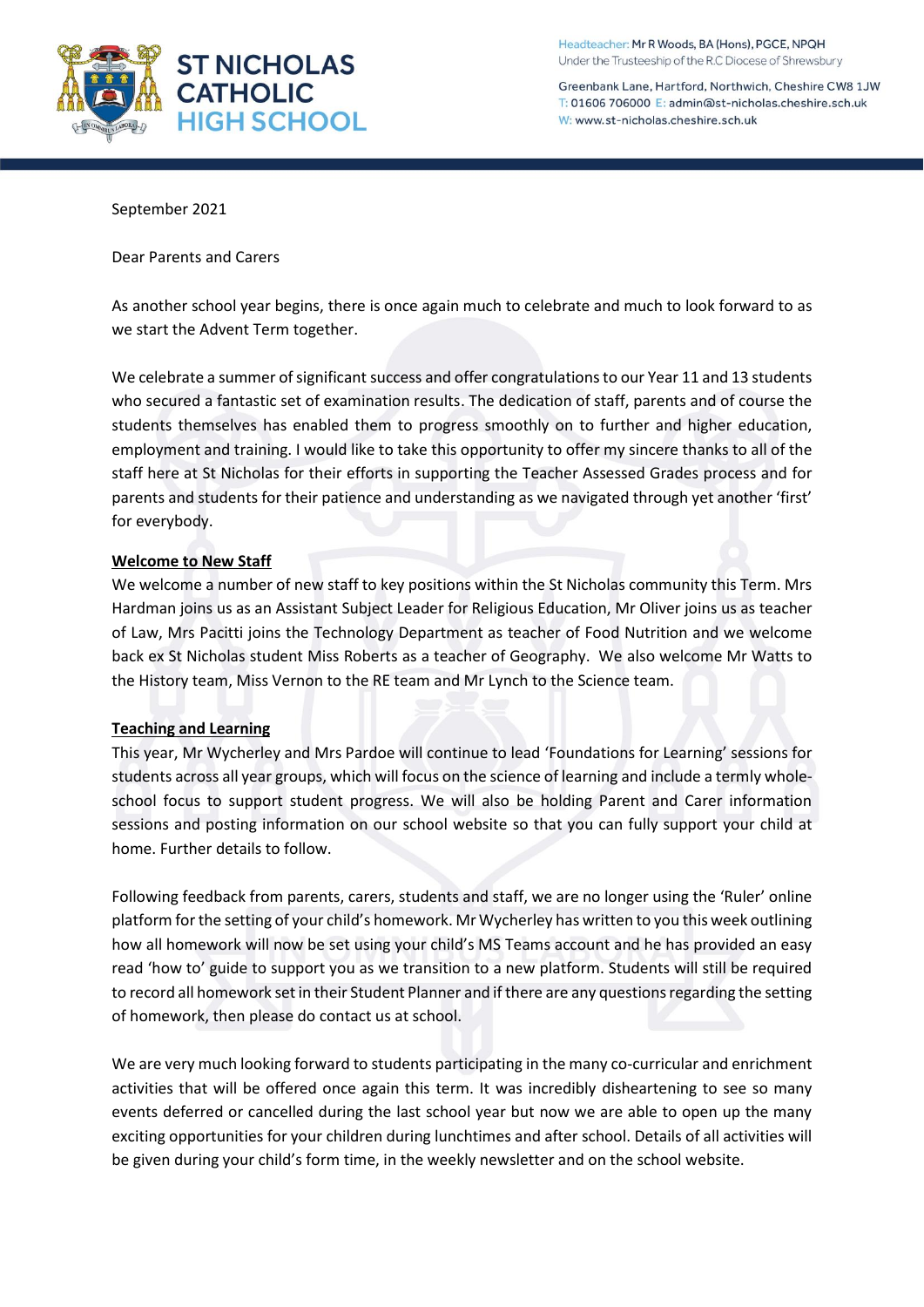

Headteacher: Mr R Woods, BA (Hons), PGCE, NPQH Under the Trusteeship of the R.C Diocese of Shrewsbury

Greenbank Lane, Hartford, Northwich, Cheshire CW8 1JW T: 01606 706000 E: admin@st-nicholas.cheshire.sch.uk W: www.st-nicholas.cheshire.sch.uk

# **Summer Building Works**

A number of exciting improvements have taken place over the summer holidays here at school. A complete refurbishment of our Technology suite is nearing completion, an area which has not been refurbished since the school's opening back in 1965. We have created a new reception area and visitor meeting room at the front of school to facilitate parent and visitor meetings, and Phase 3 of our internal improvement plan has been completed with department specific images, scripture passages and inspirational quotation manifestations installed around the school site. I very much hope you are able to join us on site for the usual school events this year and see for yourself what a difference our continued commitment to the school learning environment is making to our students' daily experience here at St Nicholas.

# **Covid Update**

We have now completed our on-site testing for students and we have ensured that home testing kits have been given to all families who have requested them. If you have not received your home testing kit then please do contact us in school.

We are continuing to ensure that students clean their hands on entry and exit to every classroom and our one way system remains in place to support a smooth transfer between lessons. We have also ensured that ventilation within classrooms remains a priority and have continued to deploy additional cleaning staff throughout the school day to regularly clean frequently touched surfaces across the school site.

# **Attendance, Punctuality and Uniform**

I would like to thank you once again, for your support in ensuring that your child returned to school with the very highest standards of uniform - the students looked exceptional as they began their first week of the school year.

As always, attendance at school is clearly one of the most important factors in ensuring that students excel academically, socially and spiritually. I would once again like to remind you of our policy surrounding term time absences, and ask that medical & dental appointments are taken outside of school hours where possible.

As we continue our partnership together, we are, as always very interested to hear the views of students, parents and carers on all aspects of school life here at St Nicholas and we will be holding another of our regular Parent Focus Groups on Wednesday 17<sup>th</sup> November at 6pm. Please 'save the date' and I will write to you with more details soon.

We look forward to another successful year ahead and full details of school events are included within the 'Key Dates' area of the school website.